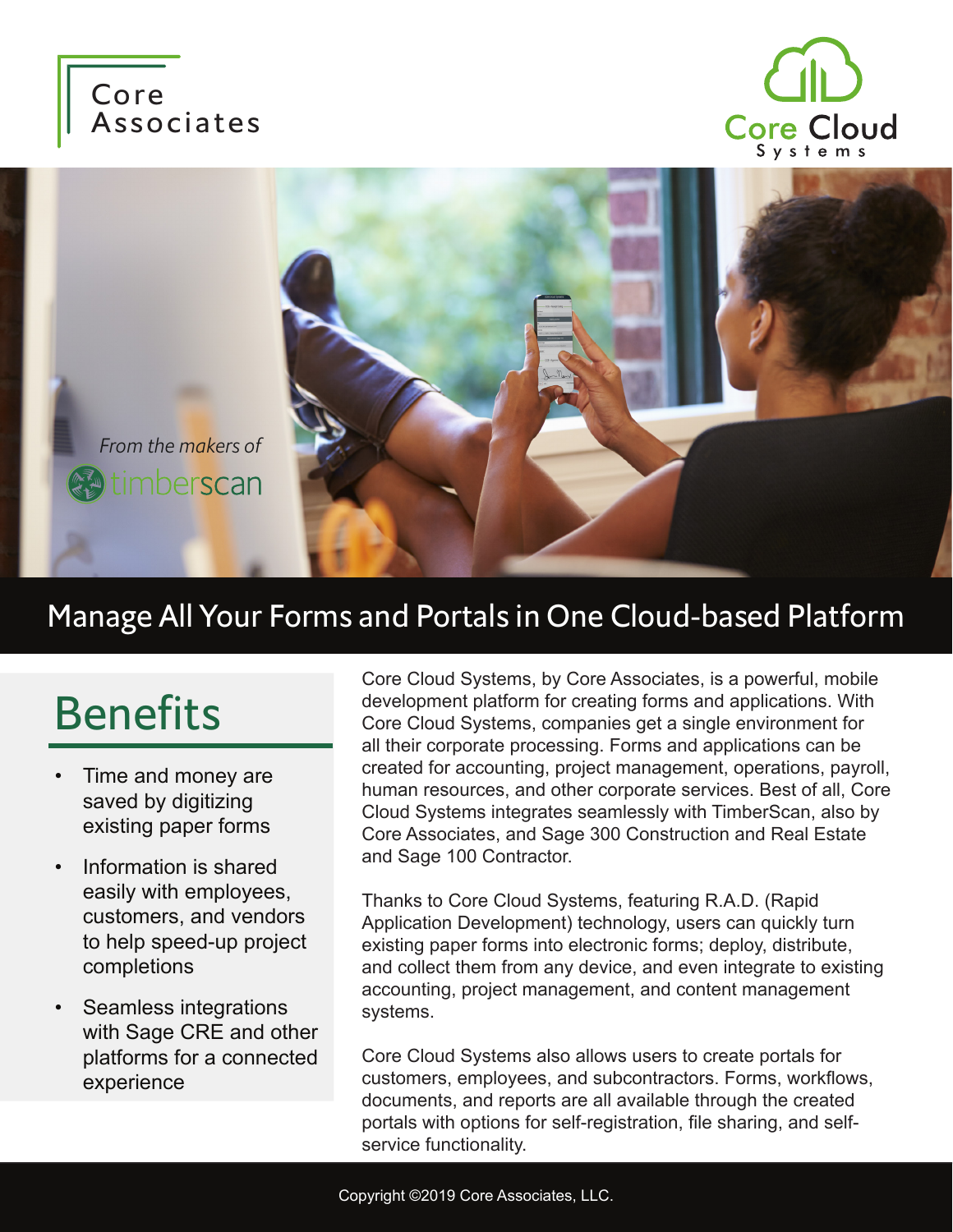

Core Cloud Systems let's you collect/enter data or files, route them as needed, and then automatically processes the information in imberscar TimberScan for syncing with Sage 300 CRE. TIMB **Sylester** sage TimberScan and Sage data can also be pulled Reports into Core Cloud Systems!Credit Cardides Receiving Purchase Ordere

#### **CCS eForms Templates:**

- Change Order
- Credit Card Reconciliation
- Employee Timesheet
- **Expense Report**
- **Field Purchase Request**
- Job Pictures
- Receiving Tickets
- Simple Daily Report
- Time Off Request

#### **Ready-to-Go Solutions for:**

- **• Mobile Time Entry** Fill out individual or crew-based timesheets for payroll management.
- **• Credit Card Reconciliation & Expense Reports**

Complete expense reports from any device and then automatically reconcile them to credit card statements.

**• Mobile Purchasing & Receiving** Create a PO and document inventory or equipment receipts from the site.